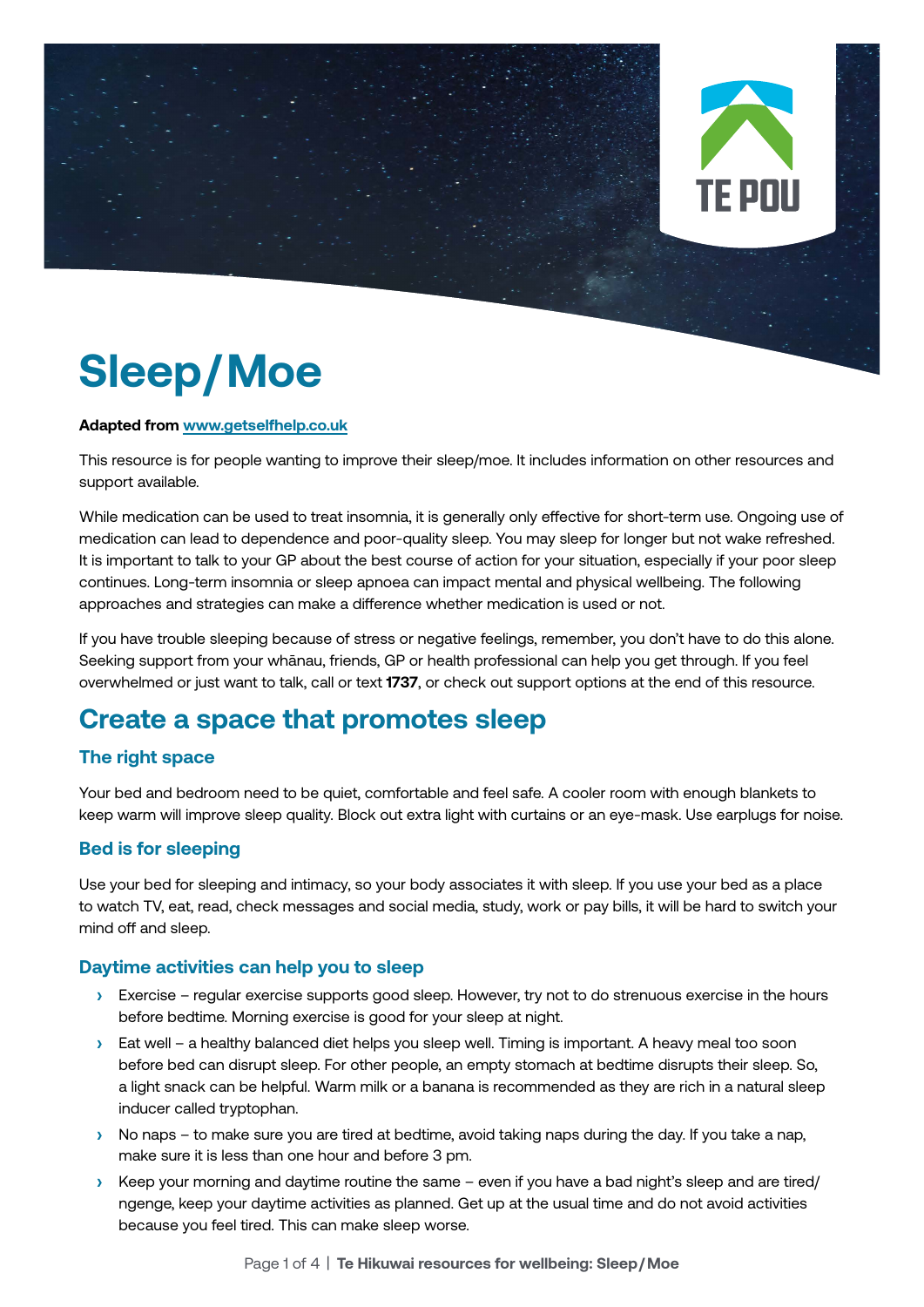### **Leading up to bedtime**

Be consistent and aim to go to bed and get up at the same time every day, regardless of what you did during the day, be that work/mahi, looking after tamariki, or spending time on your own. This regular rhythm trains your body to have a better sleep cycle and helps you feel better.

#### **Sleep rituals**

Develop your own rituals to help your body prepare for sleep. Some ideas are below.

- **›** Do relaxing things for the last hour or so before bed, like reading or listening to nature sounds. Do not involve yourself in stimulating activities in the lead up to bedtime and switch off from technology.
- **›** Have a hot bath 1 to 2 hours before bed. It raises your body temperature and makes you feel sleepy as your body temperature drops.
- **›** Do relaxing stretches or breathing exercises for 15 minutes before bed each night.
- **›** Sit calmly with a cup of caffeine-free tea before bed.
- **›** Avoid caffeine and nicotine: for at least 4 to 6 hours before bed, like coffee, tea, cola drinks, energy drinks, chocolate, and some medications. These make it harder to get to sleep and may decrease your sleep quality.
- **›** Avoid alcohol/waipiro: for at least 4 to 6 hours before bed. While many people think alcohol relaxes them and helps them get to sleep, it decreases sleep quality.

#### **During the night**

- **›** Sleep when sleepy try to sleep when you feel tired, rather than spending too much time awake in bed.
- **›** Get up and try again if you have not fallen asleep after 20 minutes get up and do something calming or boring until you feel sleepy. Then return to bed.
- **›** No clock-watching turn your clock so you cannot see it at night. Checking the time during the night causes many people distress and stops them from sleeping.